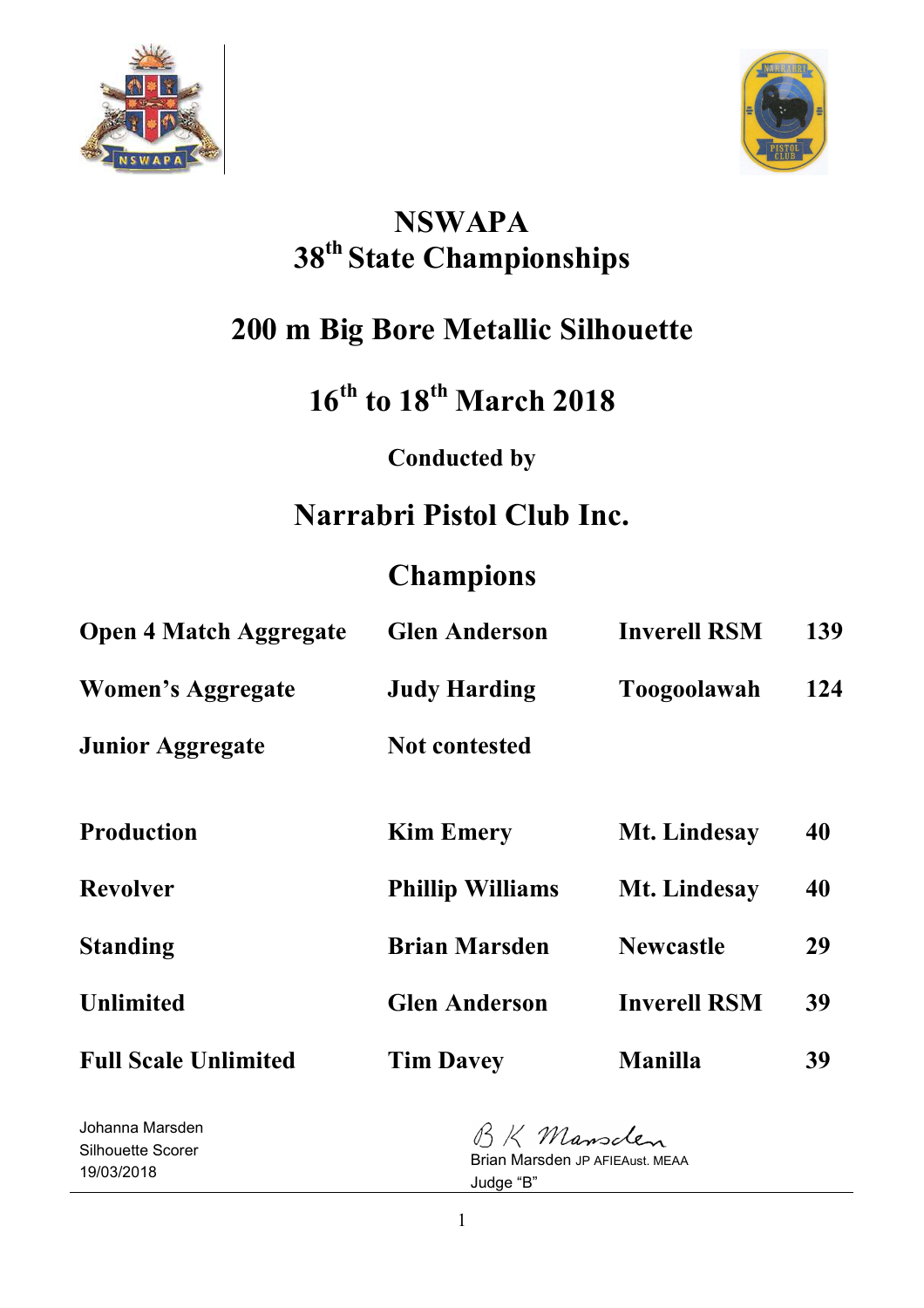## **200m Open Aggregate**

| Aggregate | <b>Top Surname</b> | Name           | Club                | Prod | <b>Rev</b> | <b>Stand</b> | Unlim           |
|-----------|--------------------|----------------|---------------------|------|------------|--------------|-----------------|
| 139       | Anderson           | Glen           | <b>Inverell RSM</b> | 39   | 33         | 28           | 39              |
| 135       | Anderson           | Tim            | Narrabri            | 39   | 39         | 23           | 34              |
| 131       | Dewsbury           | David          | Narrabri            | 39   | 36         | 23           | 33              |
| 131       | Williams           | Philip         | Mt. Lindesay        | 40   | 40         | 23           | 28              |
| 130       | Mowles             | Russell        | Toogoolawah         | 39   | 35         | 20           | 36              |
| 129       | Emery              | Kim            | Mt Lindesay         | 40   | 35         | 20           | 34              |
| 125       | Ellem              | <b>Neville</b> | Newcastle           | 38   | 34         | 18           | 35              |
| 124       | Harding            | Judy           | Toogoolawah         | 37   | 32         | 27           | 28              |
| 122       | Davey              | Tim            | Manilla             | 40   | 34         | 19           | 29              |
| 121       | Anderson           | Jason          | Narrabri            | 38   | 33         | 19           | 31              |
| 121       | Marsden            | <b>Brian</b>   | Newcastle           | 36   | 33         | 29           | 23              |
| 120       | Harding            | John           | Metropolitan PSQ    | 37   | 35         | 16           | 32              |
| 116       | Davey              | Jake           | Manilla             | 38   | 30         | 23           | 25              |
| 113       | <b>Brown</b>       | Richard        | Kurrajong           | 37   | 32         | 16           | 28              |
| 106       | Ford               | Jack           | Narrabri            | 33   | 31         | 12           | 30              |
| 98        | Ledger             | Drew           | Metropolitan PSQ    | 28   | 31         | 15           | 24              |
| 92        | <b>Wilkins</b>     | Paul           | Narrabri            | 32   | 23         | 16           | 21              |
| 92        | Jackes             | Kirsten        | Metropolitan PSQ    | 35   | 29         | 6            | 22              |
| 88        | Robinson           | John           | Newcastle           | 26   | 29         | 13           | 20              |
| 83        | <b>Broch</b>       | Lucy           | Merriganowry        | 29   | 26         | 11           | 17              |
| 80        | Pavlou             | Andy           | Port Macquarie      | 33   | 17         | 11           | 19              |
| 68        | Jones              | Paul           | Newcastle           | 26   | 14         | 12           | 16              |
| 67        | Archibald          | Carmel         | Armidale            | 23   | 13         | 19           | 12              |
| 53        | Chappell           | John           | Port Macquarie      | 26   | 16         | 4            | 7               |
| 45        | Cutler             | <b>Brian</b>   | Port Macquarie      | 18   | 16         | 1            | 10 <sup>1</sup> |
| 35        | Molluso            | Vince          | Endeavour           | 23   | 6          | 6            | 0               |
| 19        | Violi              | Sam            | Endeavour           | 7    | 6          | 6            | 0               |

#### **200m Womens Aggregate**

| <b>Aggregate Top Surname</b> |               | <b>Name</b> | Club             | Prod | Rev | <b>Stand</b> | Unlim |
|------------------------------|---------------|-------------|------------------|------|-----|--------------|-------|
| 124                          | Harding       | Judy        | Toogoolawah      | 37   | 32  |              | 28    |
| 92                           | <b>Jackes</b> | Kirsten     | Metropolitan PSQ | 35   | 29  |              | 22.   |
| 83                           | <b>Broch</b>  | Lucy        | Merriganowry     | 29   | 26  |              | 17    |
| 67                           | Archibald     | Carmel      | Armidale         | 23   | 13  | 19           | 12    |

Johanna Marsden Silhouette Scorer 19/03/2018

BK Mansclen

Brian Marsden AJP AFIEAust. MEAA Judge "B"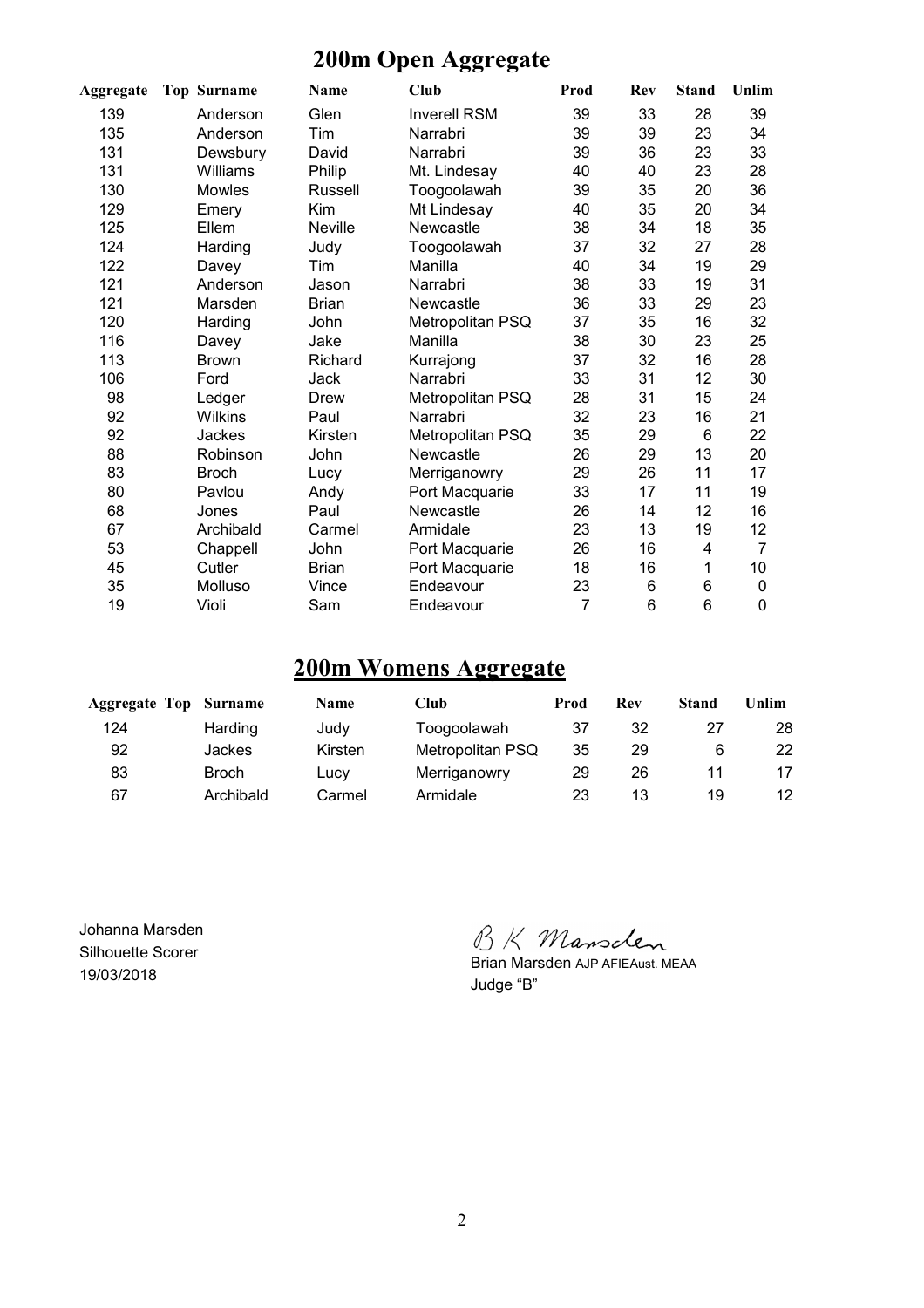## **200m Production Off Gun**

| Name         | <b>Surname</b> | <b>Club</b>         |            | Grade Grade | <b>Total</b>   | <b>Top</b>     |                |                  | Chic Pig Turk Ram |                         |
|--------------|----------------|---------------------|------------|-------------|----------------|----------------|----------------|------------------|-------------------|-------------------------|
| Kim          | Emery          | Mt Lindesay         | <b>INT</b> |             | 40             | $\mathbf{1}$   | 10             | 10               | 10                | 10                      |
| Tim          | Davey          | Manilla             | <b>AAA</b> |             | 40             | $\overline{2}$ | 10             | 10               | 10                | 10                      |
| Philip       | Williams       | Mt. Lindesay        | <b>INT</b> |             | 40             | 3              | 10             | 10               | 10                | 10                      |
| Glen         | Anderson       | <b>Inverell RSM</b> | <b>INT</b> |             | 39             | 4              | 10             | 10               | 9                 | 10                      |
| Tim          | Anderson       | Narrabri            | <b>INT</b> |             | 39             | 5              | 10             | 10               | 9                 | 10                      |
| Russell      | Mowles         | Toogoolawah         | <b>INT</b> |             | 39             | 6              | 10             | 10               | 9                 | 10                      |
| David        | Dewsbury       | Narrabri            | <b>INT</b> |             | 39             | $\overline{7}$ | 10             | 10               | 10                | 9                       |
| Jake         | Davey          | Manilla             | AAA        |             | 38             |                | 8              | 10               | 10                | 10                      |
| Neville      | Ellem          | Newcastle           | <b>INT</b> |             | 38             |                | 10             | 10               | 8                 | 10                      |
| Jason        | Anderson       | Narrabri            | <b>INT</b> |             | 38             |                | 10             | 10               | 9                 | 9                       |
| Judy         | Harding        | Toogoolawah         | <b>INT</b> |             | 37             |                | 9              | $\boldsymbol{9}$ | 10                | $\boldsymbol{9}$        |
| John         | Harding        | Metropolitan PSQ    | <b>INT</b> |             | 37             |                | 10             | 9                | 9                 | 9                       |
| Richard      | <b>Brown</b>   | Kurrajong           | <b>INT</b> |             | 37             |                | 10             | 10               | 8                 | $\boldsymbol{9}$        |
| <b>Brian</b> | Marsden        | Newcastle           | <b>AAA</b> |             | 36             |                | 10             | 9                | 10                | $\overline{7}$          |
| Kirsten      | Jackes         | Metropolitan PSQ    | <b>INT</b> |             | 35             |                | 9              | 10               | 8                 | 8                       |
| Jack         | Ford           | Narrabri            | <b>AAA</b> |             | 33             |                | 9              | 9                | 10                | 5                       |
| Andy         | Pavlou         | Port Macquarie      | <b>AAA</b> |             | 33             |                | 10             | 9                | $\boldsymbol{9}$  | 5                       |
| Paul         | Wilkins        | Narrabri            | <b>INT</b> |             | 32             |                | 9              | 9                | $\overline{7}$    | $\overline{7}$          |
| Lucy         | <b>Broch</b>   | Merriganowry        | <b>AAA</b> |             | 29             |                | 10             | $\boldsymbol{9}$ | $\overline{2}$    | 8                       |
| Drew         | Ledger         | Metropolitan PSQ AA |            |             | 28             |                | $\overline{7}$ | 10               | 5                 | 6                       |
| John         | Chappell       | Port Macquarie      | AA         |             | 26             |                | $\overline{7}$ | 5                | 5                 | $\boldsymbol{9}$        |
| Paul         | Jones          | Newcastle           | AA         |             | 26             |                | $\overline{7}$ | $\overline{7}$   | 5                 | $\overline{7}$          |
| John         | Robinson       | Newcastle           | <b>AAA</b> |             | 26             |                | 9              | 9                | 3                 | 5                       |
| Carmel       | Archibald      | Armidale            | A          |             | 23             |                | 7              | 5                | 5                 | 6                       |
| Vince        | Molluso        | Endeavour           | A          |             | 23             |                | 4              | $\overline{2}$   | 3                 | $\overline{\mathbf{4}}$ |
| <b>Brian</b> | Cutler         | Port Macquarie      | AA         |             | 18             |                | $\overline{7}$ | 5                | 4                 | $\overline{2}$          |
| Sam          | Violi          | Endeavour           | <b>AAA</b> |             | $\overline{7}$ |                | 4              | $\mathbf 0$      | $\overline{2}$    | 1                       |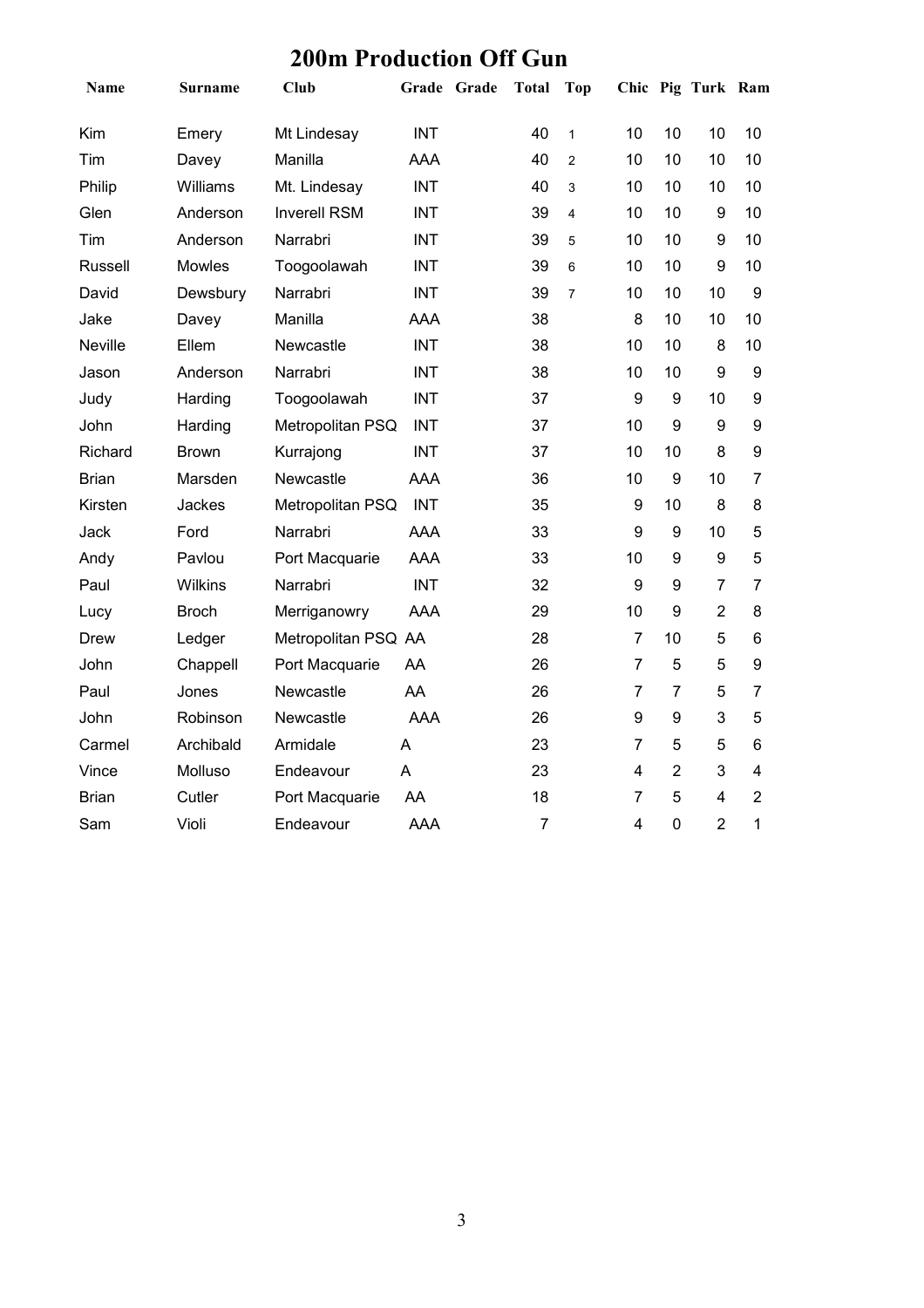| Name           | Surname        | <b>Club</b>         |            | Grade Grade | <b>Total</b>   | Top |                  |                  | Chic Pig Turk Ram |                  |
|----------------|----------------|---------------------|------------|-------------|----------------|-----|------------------|------------------|-------------------|------------------|
| Philip         | Williams       | Mt. Lindesay        | <b>AAA</b> |             | 40             |     | 10               | 10               | 10                | 10               |
| Tim            | Anderson       | Narrabri            | <b>INT</b> |             | 39             |     | 10               | 10               | 10                | $\boldsymbol{9}$ |
| David          | Dewsbury       | Narrabri            | <b>INT</b> |             | 36             |     | 10               | 10               | 7                 | 9                |
| Kim            | Emery          | Mt Lindesay         | <b>INT</b> |             | 35             |     | 10               | 8                | 8                 | 9                |
| <b>Russell</b> | Mowles         | Toogoolawah         | <b>INT</b> |             | 35             |     | 10               | 10               | $\overline{7}$    | 8                |
| John           | Harding        | Metropolitan PSQ    | <b>INT</b> |             | 35             |     | 10               | 10               | 8                 | $\overline{7}$   |
| Neville        | Ellem          | Newcastle           | <b>INT</b> |             | 34             |     | 10               | 8                | $\overline{7}$    | 9                |
| Tim            | Davey          | Manilla             | <b>AAA</b> |             | 34             |     | 9                | 9                | 8                 | 8                |
| Glen           | Anderson       | <b>Inverell RSM</b> | <b>INT</b> |             | 33             |     | 9                | 8                | 8                 | 8                |
| <b>Brian</b>   | Marsden        | Newcastle           | <b>AAA</b> |             | 33             |     | 10               | $\overline{7}$   | 9                 | $\overline{7}$   |
| Jason          | Anderson       | Narrabri            | AAA        |             | 33             |     | 10               | 10               | 8                 | 5                |
| Richard        | <b>Brown</b>   | Kurrajong           | <b>INT</b> |             | 32             |     | 9                | 10               | 6                 | 7                |
| Judy           | Harding        | Toogoolawah         | <b>INT</b> |             | 32             |     | 10               | 10               | 6                 | 6                |
| <b>Drew</b>    | Ledger         | Metropolitan PSQ AA |            |             | 31             |     | $\boldsymbol{9}$ | 9                | 4                 | 9                |
| Jack           | Ford           | Narrabri            | <b>AAA</b> |             | 31             |     | 10               | 9                | 6                 | 6                |
| Jake           | Davey          | Manilla             | AA         |             | 30             |     | 10               | 9                | 8                 | 3                |
| John           | Robinson       | Newcastle           | <b>AAA</b> |             | 29             |     | 9                | 10               | 3                 | 7                |
| Kirsten        | Jackes         | Metropolitan PSQ AA |            |             | 29             |     | 9                | 8                | 6                 | 6                |
| Lucy           | <b>Broch</b>   | Merriganowry        | <b>AAA</b> |             | 26             |     | 5                | $\boldsymbol{9}$ | 6                 | 6                |
| Paul           | <b>Wilkins</b> | Narrabri            | <b>AAA</b> |             | 23             |     | 8                | $6\phantom{1}$   | 5                 | $\overline{4}$   |
| Andy           | Pavlou         | Port Macquarie      | AA         |             | 17             |     | 5                | $\overline{7}$   | 1                 | 4                |
| <b>Brian</b>   | Cutler         | Port Macquarie      | A          |             | 16             |     | $\overline{7}$   | $\overline{2}$   | 3                 | $\overline{4}$   |
| John           | Chappell       | Port Macquarie      | A          |             | 16             |     | $\overline{7}$   | 4                | $\overline{2}$    | 3                |
| Paul           | Jones          | Newcastle           | AA         |             | 14             |     | 3                | $\overline{7}$   | 3                 | $\mathbf{1}$     |
| Carmel         | Archibald      | Armidale            | B          |             | 13             |     | 8                | 3                | $\overline{2}$    | $\mathbf 0$      |
| Sam            | Violi          | Endeavour           | AA         |             | 6              |     | 1                | 1                | 1                 | 3                |
| Vince          | Molluso        | Endeavour           | B          |             | $6\phantom{1}$ |     | 3                | $\overline{2}$   | $\mathbf 0$       | 1                |

#### **200m Revolver Off Gun**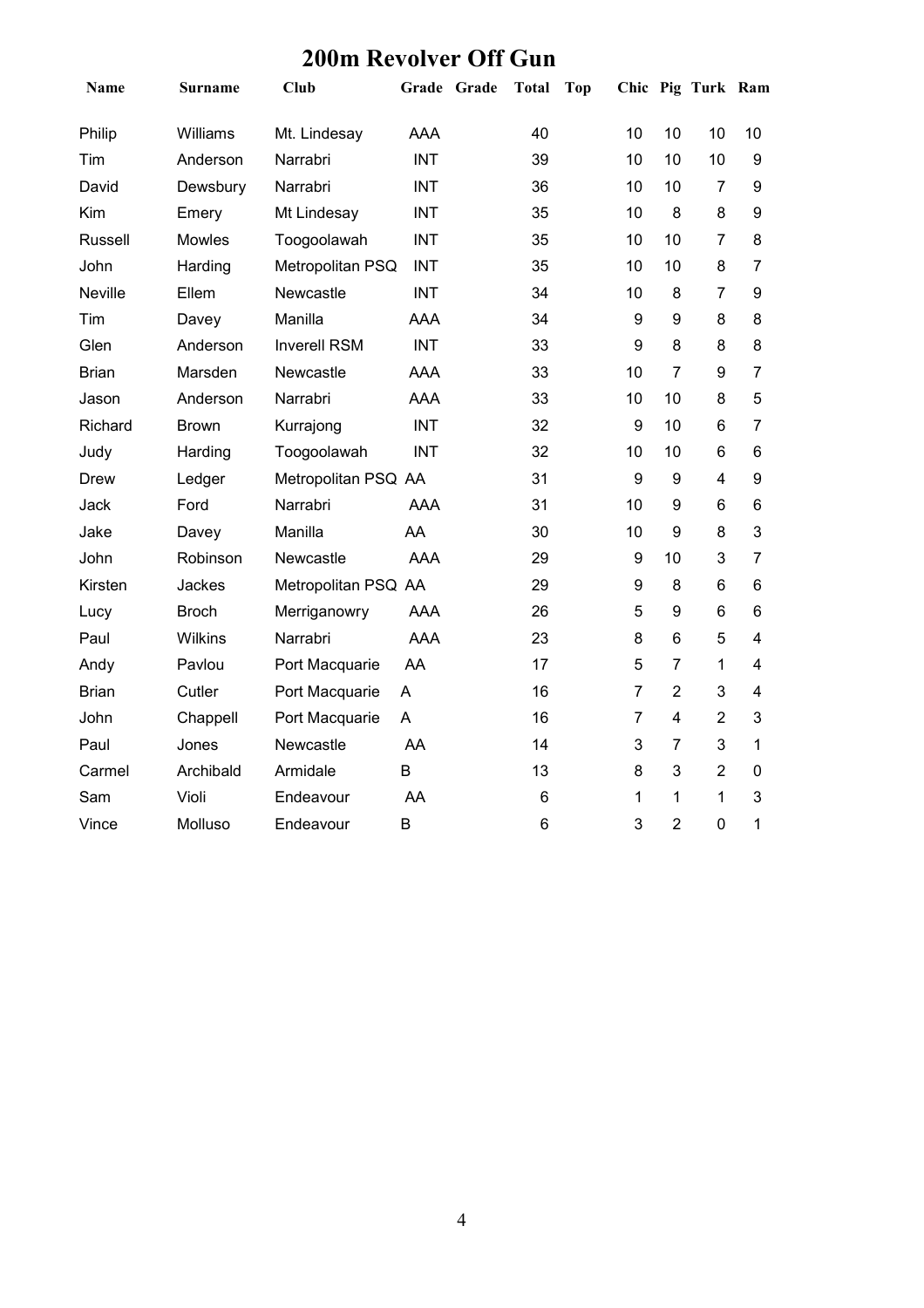| Name           | <b>Surname</b> | <b>Club</b>         | Grade Grade | <b>Total</b> | Top |                |                | Chic Pig Turk Ram |                         |
|----------------|----------------|---------------------|-------------|--------------|-----|----------------|----------------|-------------------|-------------------------|
| <b>Brian</b>   | Marsden        | Newcastle           | <b>INT</b>  | 29           |     | $\overline{7}$ | 9              | $\overline{7}$    | 6                       |
| Glen           | Anderson       | <b>Inverell RSM</b> | <b>INT</b>  | 28           |     | 8              | $\overline{7}$ | 8                 | 5                       |
| Judy           | Harding        | Toogoolawah         | <b>INT</b>  | 27           |     | 8              | $\overline{7}$ | 6                 | 6                       |
| Jake           | Davey          | Manilla             | AA          | 23           |     | 8              | 6              | 3                 | 6                       |
| Tim            | Anderson       | Narrabri            | <b>INT</b>  | 23           |     | 8              | 8              | $\overline{2}$    | 5                       |
| David          | Dewsbury       | Narrabri            | <b>INT</b>  | 23           |     | 8              | 8              | $\overline{2}$    | 5                       |
| Philip         | Williams       | Mt. Lindesay        | <b>AAA</b>  | 23           |     | 8              | 9              | $\overline{2}$    | 4                       |
| <b>Russell</b> | Mowles         | Toogoolawah         | <b>AAA</b>  | 20           |     | 5              | 5              | 4                 | 6                       |
| Kim            | Emery          | Mt Lindesay         | <b>INT</b>  | 20           |     | $6\phantom{1}$ | 8              | 3                 | 3                       |
| Tim            | Davey          | Manilla             | AA          | 19           |     | 4              | 6              | $\overline{2}$    | $\overline{7}$          |
| Carmel         | Archibald      | Armidale            | A           | 19           |     | $6\phantom{1}$ | 3              | 5                 | 5                       |
| Jason          | Anderson       | Narrabri            | A           | 19           |     | $\overline{7}$ | 4              | 3                 | 5                       |
| Neville        | Ellem          | Newcastle           | <b>INT</b>  | 18           |     | 6              | 6              | 5                 | 1                       |
| Richard        | <b>Brown</b>   | Kurrajong           | AA          | 16           |     | 3              | 5              | 3                 | 5                       |
| Paul           | Wilkins        | Narrabri            | <b>AAA</b>  | 16           |     | 5              | 3              | 4                 | $\overline{4}$          |
| John           | Harding        | Metropolitan PSQ    | <b>INT</b>  | 16           |     | $\overline{7}$ | 3              | $\overline{2}$    | $\overline{\mathbf{4}}$ |
| Drew           | Ledger         | Metropolitan PSQ A  |             | 15           |     | $\mathbf{1}$   | $\overline{7}$ | $\overline{2}$    | 5                       |
| John           | Robinson       | Newcastle           | <b>AAA</b>  | 13           |     | 5              | 5              | 0                 | 3                       |
| Paul           | Jones          | Newcastle           | AA          | 12           |     | 3              | 5              | $\overline{2}$    | $\overline{2}$          |
| Jack           | Ford           | Narrabri            | A           | 12           |     | 5              | 4              | $\mathbf{1}$      | $\overline{2}$          |
| Lucy           | <b>Broch</b>   | Merriganowry        | AAA         | 11           |     | $\overline{2}$ | $\overline{4}$ | $\overline{2}$    | 3                       |
| Andy           | Pavlou         | Port Macquarie      | A           | 11           |     | 4              | 3              | $\mathbf{1}$      | 3                       |
| Sam            | Violi          | Endeavour           | AA          | 6            |     | $\mathbf 0$    | 3              | 0                 | 3                       |
| Vince          | Molluso        | Endeavour           | A           | $\,6$        |     | $\mathbf{1}$   | 3              | $\overline{2}$    | $\overline{0}$          |
| Kirsten        | Jackes         | Metropolitan PSQ A  |             | 6            |     | $\overline{2}$ | $\overline{2}$ | $\overline{2}$    | $\mathbf 0$             |
| John           | Chappell       | Port Macquarie      | A           | 4            |     | 3              | $\mathbf 1$    | 0                 | $\mathbf 0$             |
| <b>Brian</b>   | Cutler         | Port Macquarie      | B           | 1            |     | 1              | $\mathbf 0$    | $\overline{0}$    | $\overline{0}$          |

## **200m Standing Off Gun**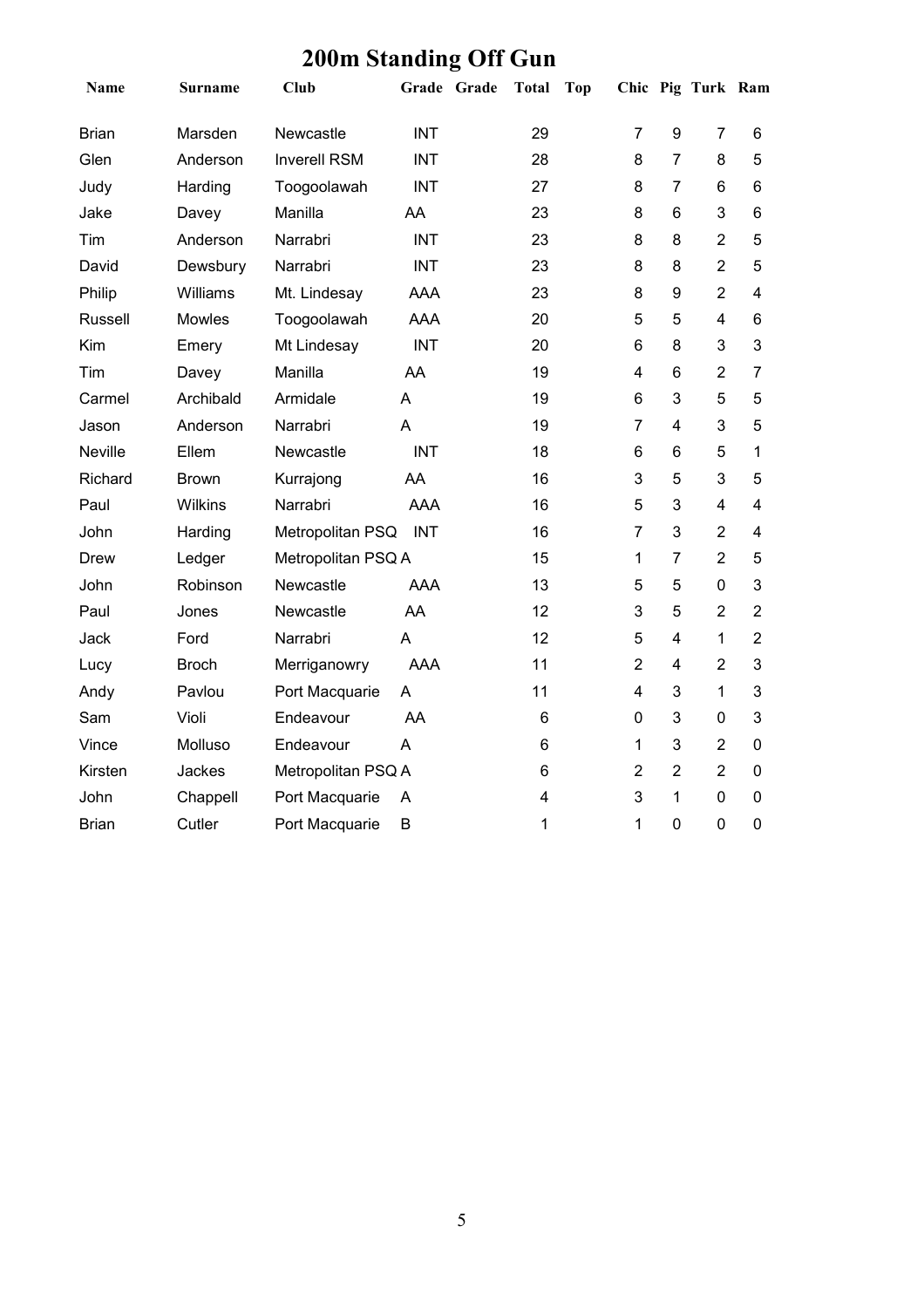## **200m Unlimited Off Gun**

| Name         | Surname       | <b>Club</b>         | Grade      | <b>Grade TotalTop Gun Chick</b> |                  | Pig            | Turk Ram       |                         |
|--------------|---------------|---------------------|------------|---------------------------------|------------------|----------------|----------------|-------------------------|
| Glen         | Anderson      | <b>Inverell RSM</b> | <b>INT</b> | 39                              | 10               | 9              | 10             | 10                      |
| Russell      | <b>Mowles</b> | Toogoolawah         | <b>AAA</b> | 36                              | 10               | 10             | 10             | $6\phantom{1}$          |
| Neville      | Ellem         | Newcastle           | <b>AAA</b> | 35                              | 10               | 10             | 8              | $\overline{7}$          |
| Tim          | Anderson      | Narrabri            | <b>AAA</b> | 34                              | 10               | 10             | 6              | 8                       |
| Kim          | Emery         | Mt Lindesay         | <b>INT</b> | 34                              | 10               | 10             | 6              | 8                       |
| David        | Dewsbury      | Narrabri            | AAA        | 33                              | 10               | 10             | 5              | 8                       |
| John         | Harding       | Metropolitan        | <b>AAA</b> | 32                              | $\boldsymbol{9}$ | 9              | $\overline{7}$ | $\overline{7}$          |
| Jason        | Anderson      | Narrabri            | AA         | 31                              | 10               | 10             | 5              | $6\phantom{1}$          |
| Jack         | Ford          | Narrabri            | AA         | 30                              | 10               | $\overline{7}$ | 8              | 5                       |
| Tim          | Davey         | Manilla             | AA         | 29                              | 9                | 8              | 5              | $\overline{7}$          |
| Judy         | Harding       | Toogoolawah         | <b>AAA</b> | 28                              | 8                | 8              | 6              | $6\phantom{1}$          |
| Philip       | Williams      | Mt. Lindesay        | AAA        | 28                              | 8                | 8              | 8              | $\overline{4}$          |
| Richard      | <b>Brown</b>  | Kurrajong           | AA         | 28                              | 10               | 8              | 6              | $\overline{\mathbf{4}}$ |
| Jake         | Davey         | Manilla             | AA         | 25                              | 9                | $\overline{7}$ | 6              | 3                       |
| <b>Drew</b>  | Ledger        | Metropolitan        | AA         | 24                              | $\overline{7}$   | 8              | $\overline{2}$ | $\overline{7}$          |
| <b>Brian</b> | Marsden       | Newcastle           | AA         | 23                              | 9                | $\overline{7}$ | 4              | 3                       |
| Kirsten      | Jackes        | Metropolitan        | <b>AAA</b> | 22                              | 8                | 10             | $\overline{2}$ | $\overline{2}$          |
| Paul         | Wilkins       | Narrabri            | AA         | 21                              | 9                | 5              | 4              | 3                       |
| John         | Robinson      | Newcastle           | AA         | 20                              | 8                | $\overline{7}$ | $\overline{2}$ | $\mathbf{3}$            |
| Andy         | Pavlou        | Port Macquarie      | AA         | 19                              | $\overline{7}$   | 8              | $\overline{2}$ | $\overline{2}$          |
| Lucy         | <b>Broch</b>  | Merriganowry        | AA         | 17                              | 5                | 8              | 3              | $\mathbf{1}$            |
| Paul         | Jones         | Newcastle           | Α          | 16                              | 8                | 4              | $\overline{2}$ | $\overline{2}$          |
| Carmel       | Archibald     | Armidale            | B          | 12                              | 5                | 3              | $\overline{2}$ | $\overline{2}$          |
| <b>Brian</b> | Cutler        | Port Macquarie      | B          | 10                              | 3                | 5              | $\mathbf{1}$   | 1                       |
| John         | Chappell      | Port Macquarie      | B          | $\overline{7}$                  | $\overline{2}$   | $\overline{2}$ | 1              | $\overline{2}$          |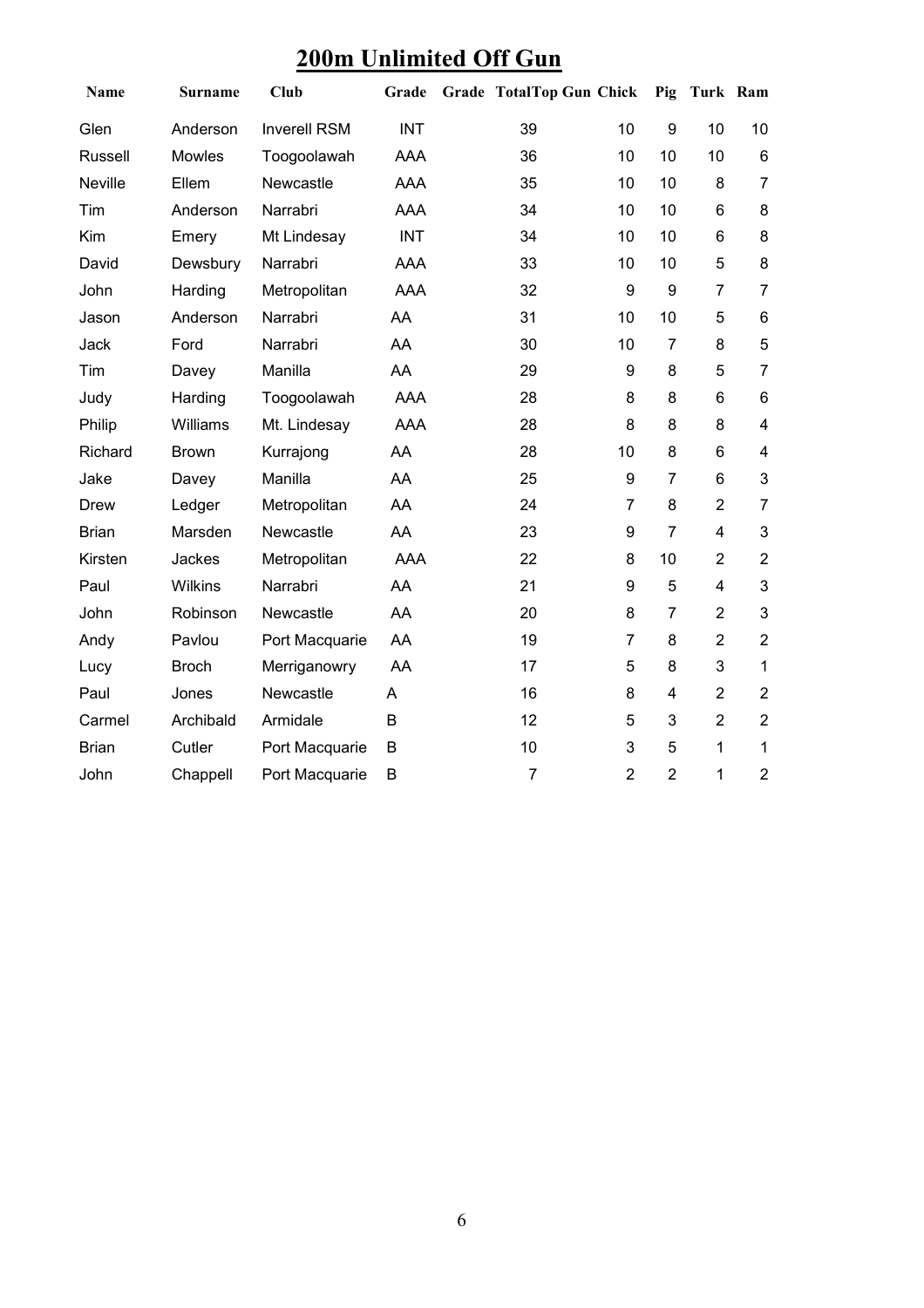| <b>Name</b>    | Surname       | Club                | Grade      | Grade | <b>Total</b> | <b>Top</b>     |                |                | Chic Pig Turk Ram |                |
|----------------|---------------|---------------------|------------|-------|--------------|----------------|----------------|----------------|-------------------|----------------|
| Tim            | Davey         | Manilla             | AA         |       | 39           | $\mathbf{1}$   | 10             | 10             | 10                | 9              |
| John           | Harding       | Metropolitan        | <b>INT</b> |       | 39           | $\overline{2}$ | 10             | 10             | 9                 | 10             |
| Judy           | Harding       | Toogoolawah         | <b>INT</b> |       | 38           |                | 10             | 10             | 9                 | 9              |
| Philip         | Williams      | Mt. Lindesay        | <b>INT</b> |       | 38           |                | 10             | 10             | 9                 | 9              |
| Jake           | Davey         | Manilla             | A          |       | 36           |                | 10             | 10             | 8                 | 8              |
| <b>Neville</b> | Ellem         | Newcastle           | <b>INT</b> |       | 36           |                | 10             | 10             | 9                 | $\overline{7}$ |
| Richard        | Brown         | Kurrajong           | AAA        |       | 36           |                | 10             | 10             | 10                | 6              |
| Russell        | <b>Mowles</b> | Toogoolawah         | <b>INT</b> |       | 34           |                | 10             | 10             | 6                 | 8              |
| Andy           | Pavlou        | Port Macquarie      | AA         |       | 31           |                | 9              | 8              | 5                 | 9              |
| <b>Brian</b>   | Cutler        | Port Macquarie      | AA         |       | 31           |                | 8              | 10             | 7                 | 6              |
| Jack           | Ford          | Narrabri            | AA         |       | 31           |                | 10             | 10             | 5                 | 6              |
| Glen           | Anderson      | <b>Inverell RSM</b> | AAA        |       | 31           |                | 10             | 8              | 8                 | 5              |
| Paul           | Jones         | Newcastle           | AA         |       | 30           |                | 9              | 10             | $6\phantom{1}6$   | 5              |
| John           | Robinson      | Newcastle           | <b>AAA</b> |       | 28           |                | $\overline{7}$ | 9              | 6                 | 6              |
| Kim            | Emery         | Mt Lindesay         | <b>INT</b> |       | 23           |                | $\overline{7}$ | 8              | 3                 | 5              |
| John           | Chappell      | Port Macquarie      | AA         |       | 19           |                | 7              | 6              | $\overline{2}$    | 4              |
| Vince          | Molluso       | Endeavour           | B          |       | 13           |                | 3              | $\overline{2}$ | 5                 | 3              |
| Sam            | Violi         | Endeavour           | AA         |       | 6            |                | 3              | 3              | 0                 | 0              |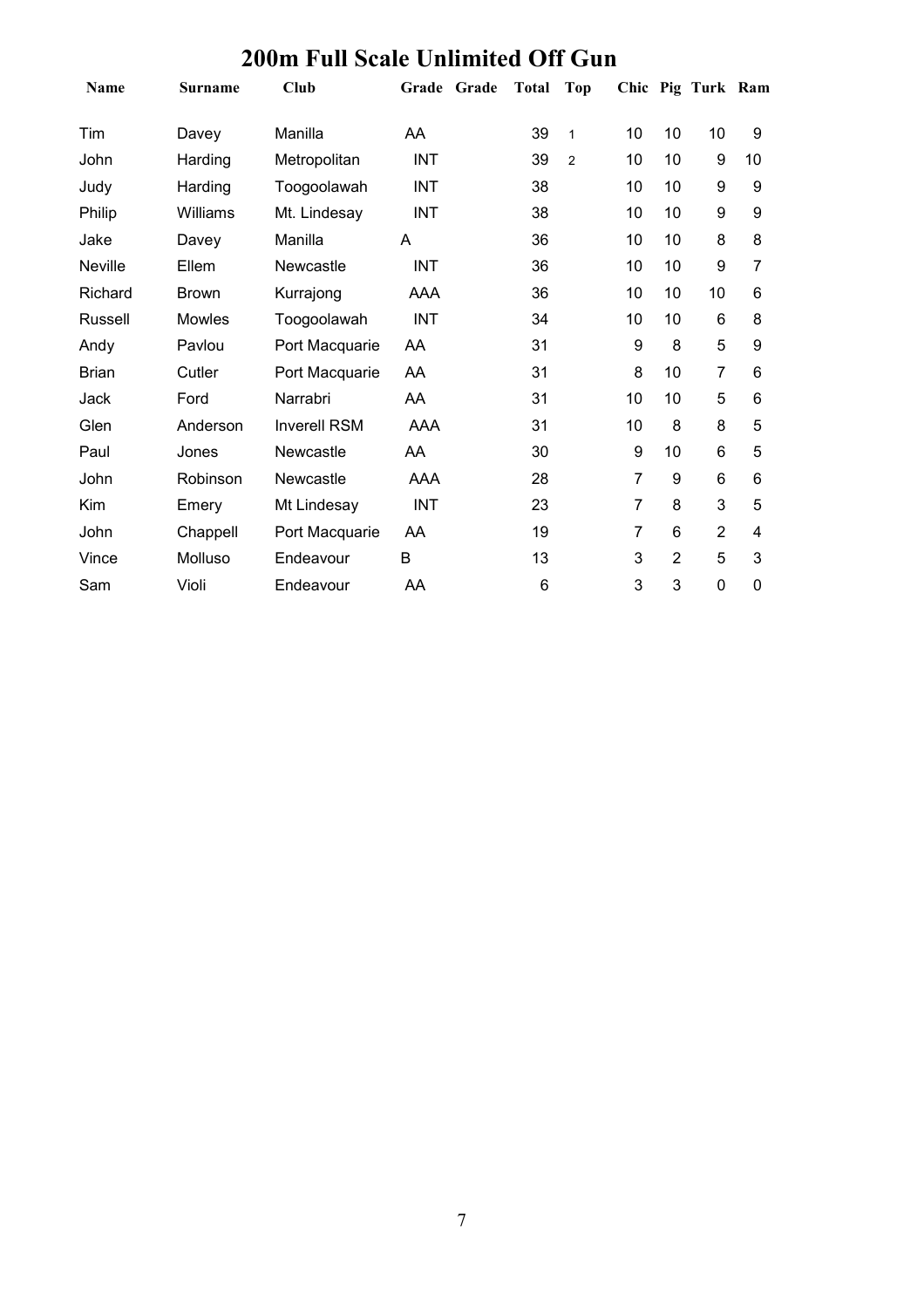### **200m Production**

| Name           |            | <b>Surname</b> | <b>Club</b>         | <b>Grade Total Shoot</b> |                | Chick          | Pig              | Turk Ram         |                  |
|----------------|------------|----------------|---------------------|--------------------------|----------------|----------------|------------------|------------------|------------------|
| Grade          | <b>INT</b> |                |                     |                          |                |                |                  |                  |                  |
| Kim            |            | Emery          | Mt Lindesay         | 40                       | 1              | 10             | 10               | 10               | 10               |
| Philip         |            | Williams       | Mt. Lindesay        | 40                       | $\overline{2}$ | 10             | 10               | 10               | 10               |
| Glen           |            | Anderson       | <b>Inverell RSM</b> | 39                       | 3              | 10             | 10               | 9                | 10               |
| Tim            |            | Anderson       | Narrabri            | 39                       | 4              | 10             | 10               | 9                | 10               |
| <b>Russell</b> |            | Mowles         | Toogoolawah         | 39                       | 5              | 10             | 10               | 9                | 10               |
| David          |            | Dewsbury       | Narrabri            | 39                       | 6              | 10             | 10               | 10               | $\boldsymbol{9}$ |
| Neville        |            | Ellem          | Newcastle           | 38                       |                | 10             | 10               | 8                | 10               |
| Jason          |            | Anderson       | Narrabri            | 38                       |                | 10             | 10               | 9                | $\boldsymbol{9}$ |
| Judy           |            | Harding        | Toogoolawah         | 37                       |                | 9              | 9                | 10               | 9                |
| John           |            | Harding        | Metropolitan PSQ    | 37                       |                | 10             | 9                | 9                | 9                |
| Richard        |            | <b>Brown</b>   | Kurrajong           | 37                       |                | 10             | 10               | 8                | 9                |
| Kirsten        |            | Jackes         | Metropolitan PSQ    | 35                       |                | 9              | 10               | 8                | 8                |
| Paul           |            | Wilkins        | Narrabri            | 32                       |                | 9              | $\boldsymbol{9}$ | $\overline{7}$   | $\overline{7}$   |
| Grade          | AAA        |                |                     |                          |                |                |                  |                  |                  |
| Tim            |            | Davey          | Manilla             | 40                       |                | 10             | 10               | 10               | 10               |
| Jake           |            | Davey          | Manilla             | 38                       |                | 8              | 10               | 10               | 10               |
| <b>Brian</b>   |            | Marsden        | Newcastle           | 36                       |                | 10             | $\boldsymbol{9}$ | 10               | $\overline{7}$   |
| Jack           |            | Ford           | Narrabri            | 33                       |                | 9              | $\boldsymbol{9}$ | 10               | 5                |
| Andy           |            | Pavlou         | Port Macquarie      | 33                       |                | 10             | $\boldsymbol{9}$ | $\boldsymbol{9}$ | 5                |
| Lucy           |            | <b>Broch</b>   | Merriganowry        | 29                       |                | 10             | 9                | $\overline{2}$   | 8                |
| John           |            | Robinson       | Newcastle           | 26                       |                | 9              | 9                | 3                | 5                |
| Sam            |            | Violi          | Endeavour           | $\overline{7}$           |                | 4              | $\mathbf 0$      | $\overline{2}$   | $\mathbf{1}$     |
| Grade          | AA         |                |                     |                          |                |                |                  |                  |                  |
| Drew           |            | Ledger         | Metropolitan PSQ    | 28                       |                | $\overline{7}$ | 10               | 5                | 6                |
| John           |            | Chappell       | Port Macquarie      | 26                       |                | $\overline{7}$ | 5                | 5                | 9                |
| Paul           |            | Jones          | Newcastle           | 26                       |                | 7              | $\overline{7}$   | $\sqrt{5}$       | $\overline{7}$   |
| <b>Brian</b>   |            | Cutler         | Port Macquarie      | 18                       |                | 7              | 5                | $\overline{4}$   | $\overline{2}$   |
| Grade          | A          |                |                     |                          |                |                |                  |                  |                  |
| Carmel         |            | Archibald      | Armidale            | 23                       |                | 7              | 5                | 5                | 6                |
| Vince          |            | Molluso        | Endeavour           | 23                       |                | $\overline{4}$ | $\overline{2}$   | 3                | 4                |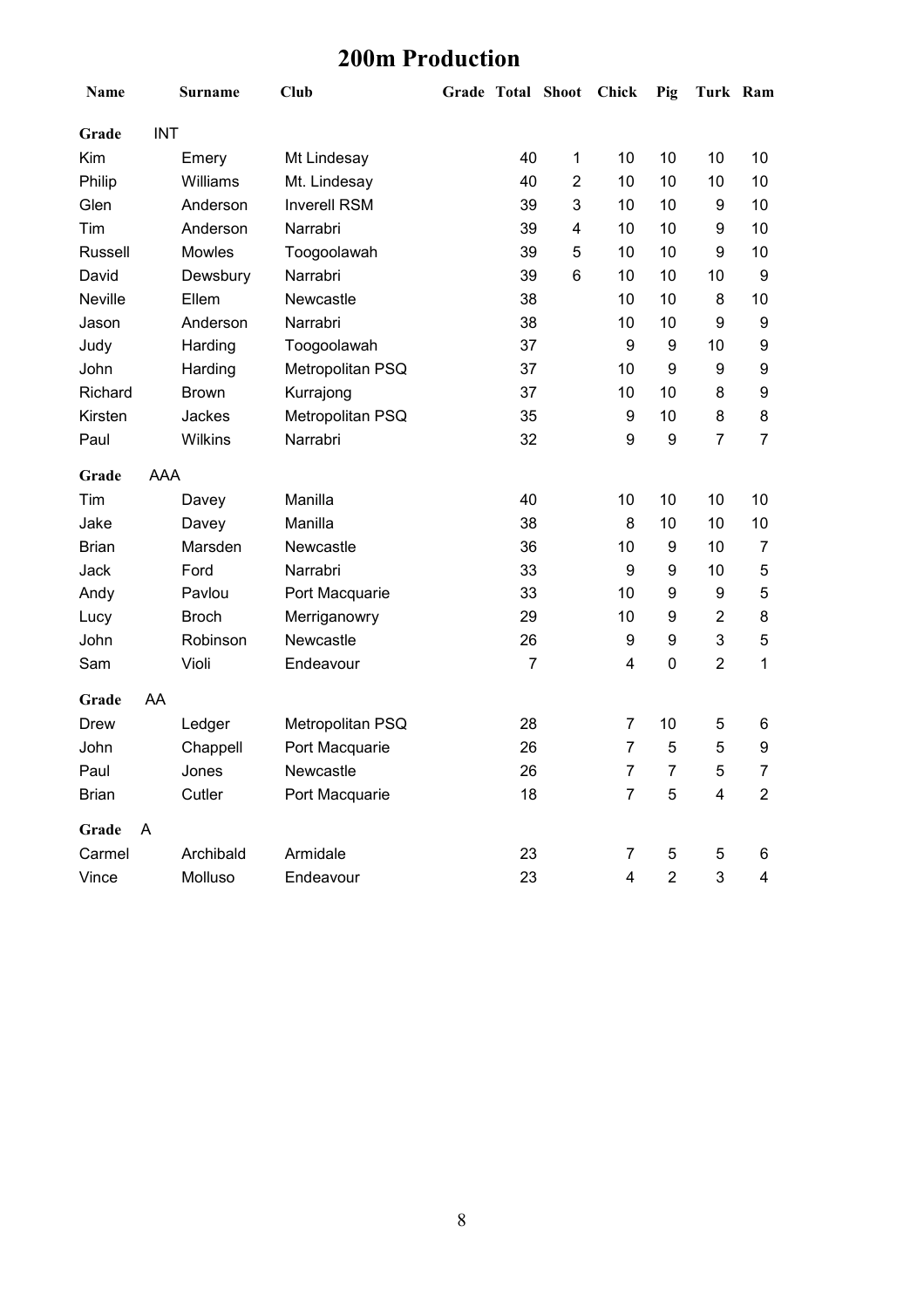### **200m Revolver**

| Name           |            | <b>Surname</b> | Club                |    | Grade Total Shoot | <b>Chick</b>   | Pig                       | Turk Ram       |                |
|----------------|------------|----------------|---------------------|----|-------------------|----------------|---------------------------|----------------|----------------|
| Grade          | <b>INT</b> |                |                     |    |                   |                |                           |                |                |
| Tim            |            | Anderson       | Narrabri            | 39 |                   | 10             | 10                        | 10             | 9              |
| David          |            | Dewsbury       | Narrabri            | 36 |                   | 10             | 10                        | $\overline{7}$ | 9              |
| Kim            |            | Emery          | Mt Lindesay         | 35 |                   | 10             | 8                         | 8              | 9              |
| <b>Russell</b> |            | Mowles         | Toogoolawah         | 35 |                   | 10             | 10                        | $\overline{7}$ | 8              |
| John           |            | Harding        | Metropolitan PSQ    | 35 |                   | 10             | 10                        | 8              | $\overline{7}$ |
| Neville        |            | Ellem          | Newcastle           | 34 |                   | 10             | 8                         | $\overline{7}$ | 9              |
| Glen           |            | Anderson       | <b>Inverell RSM</b> | 33 |                   | 9              | 8                         | 8              | 8              |
| Richard        |            | <b>Brown</b>   | Kurrajong           | 32 |                   | 9              | 10                        | 6              | $\overline{7}$ |
| Judy           |            | Harding        | Toogoolawah         | 32 |                   | 10             | 10                        | 6              | 6              |
| Grade          | AAA        |                |                     |    |                   |                |                           |                |                |
| Philip         |            | Williams       | Mt. Lindesay        | 40 |                   | 10             | 10                        | 10             | 10             |
| Tim            |            | Davey          | Manilla             | 34 |                   | 9              | $\boldsymbol{9}$          | 8              | 8              |
| <b>Brian</b>   |            | Marsden        | Newcastle           | 33 |                   | 10             | $\overline{7}$            | 9              | $\overline{7}$ |
| Jason          |            | Anderson       | Narrabri            | 33 |                   | 10             | 10                        | 8              | 5              |
| Jack           |            | Ford           | Narrabri            | 31 |                   | 10             | 9                         | 6              | 6              |
| John           |            | Robinson       | Newcastle           | 29 |                   | 9              | 10                        | 3              | $\overline{7}$ |
| Lucy           |            | <b>Broch</b>   | Merriganowry        | 26 |                   | 5              | 9                         | 6              | 6              |
| Paul           |            | Wilkins        | Narrabri            | 23 |                   | 8              | $6\phantom{1}6$           | 5              | 4              |
| Grade          | AA         |                |                     |    |                   |                |                           |                |                |
| Drew           |            | Ledger         | Metropolitan PSQ    | 31 |                   | 9              | 9                         | 4              | 9              |
| Jake           |            | Davey          | Manilla             | 30 |                   | 10             | 9                         | 8              | 3              |
| Kirsten        |            | Jackes         | Metropolitan PSQ    | 29 |                   | 9              | 8                         | 6              | 6              |
| Andy           |            | Pavlou         | Port Macquarie      | 17 |                   | 5              | $\overline{7}$            | 1              | 4              |
| Paul           |            | Jones          | Newcastle           | 14 |                   | 3              | $\overline{7}$            | 3              | 1              |
| Sam            |            | Violi          | Endeavour           | 6  |                   | 1              | 1                         | 1              | 3              |
| Grade          | A          |                |                     |    |                   |                |                           |                |                |
| <b>Brian</b>   |            | Cutler         | Port Macquarie      | 16 |                   | 7              | $\overline{2}$            | 3              | 4              |
| John           |            | Chappell       | Port Macquarie      | 16 |                   | $\overline{7}$ | $\overline{\mathbf{4}}$   | $\overline{2}$ | $\mathsf 3$    |
| Grade          | B          |                |                     |    |                   |                |                           |                |                |
| Carmel         |            | Archibald      | Armidale            | 13 |                   | 8              | $\ensuremath{\mathsf{3}}$ | $\overline{2}$ | 0              |
| Vince          |            | Molluso        | Endeavour           | 6  |                   | 3              | $\overline{2}$            | $\pmb{0}$      | $\mathbf{1}$   |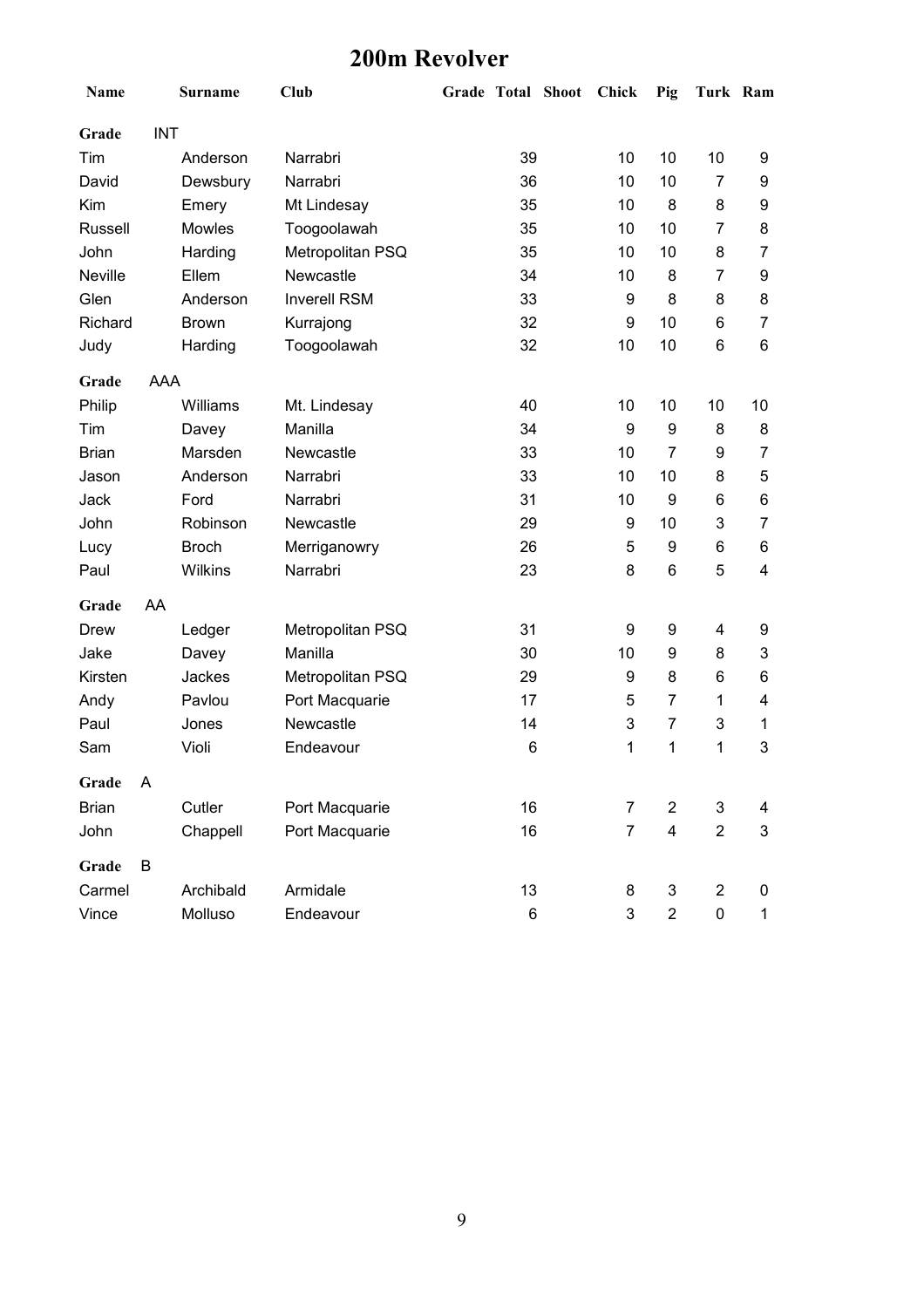## **200m Standing**

| Name           |            | <b>Surname</b> | <b>Club</b>         |              | Grade Total Shoot Chick |                | Pig                       | Turk Ram                |                |
|----------------|------------|----------------|---------------------|--------------|-------------------------|----------------|---------------------------|-------------------------|----------------|
| Grade          | <b>INT</b> |                |                     |              |                         |                |                           |                         |                |
| <b>Brian</b>   |            | Marsden        | Newcastle           | 29           |                         | $\overline{7}$ | 9                         | 7                       | 6              |
| Glen           |            | Anderson       | <b>Inverell RSM</b> | 28           |                         | 8              | $\overline{7}$            | 8                       | 5              |
| Judy           |            | Harding        | Toogoolawah         | 27           |                         | 8              | 7                         | 6                       | 6              |
| Tim            |            | Anderson       | Narrabri            | 23           |                         | 8              | 8                         | $\overline{\mathbf{c}}$ | 5              |
| David          |            | Dewsbury       | Narrabri            | 23           |                         | 8              | 8                         | $\overline{2}$          | 5              |
| Kim            |            | Emery          | Mt Lindesay         | 20           |                         | 6              | 8                         | 3                       | 3              |
| Neville        |            | Ellem          | Newcastle           | 18           |                         | 6              | 6                         | 5                       | 1              |
| John           |            | Harding        | Metropolitan PSQ    | 16           |                         | $\overline{7}$ | 3                         | $\overline{2}$          | 4              |
| Grade          | <b>AAA</b> |                |                     |              |                         |                |                           |                         |                |
| Philip         |            | Williams       | Mt. Lindesay        | 23           |                         | 8              | 9                         | $\overline{2}$          | 4              |
| <b>Russell</b> |            | Mowles         | Toogoolawah         | 20           |                         | 5              | 5                         | 4                       | 6              |
| Paul           |            | Wilkins        | Narrabri            | 16           |                         | 5              | 3                         | 4                       | 4              |
| <b>John</b>    |            | Robinson       | Newcastle           | 13           |                         | 5              | 5                         | 0                       | 3              |
| Lucy           |            | <b>Broch</b>   | Merriganowry        | 11           |                         | $\overline{2}$ | $\overline{4}$            | $\overline{2}$          | 3              |
| Grade          | AA         |                |                     |              |                         |                |                           |                         |                |
| Jake           |            | Davey          | Manilla             | 23           |                         | 8              | 6                         | 3                       | 6              |
| Tim            |            | Davey          | Manilla             | 19           |                         | 4              | $6\phantom{1}$            | $\overline{2}$          | $\overline{7}$ |
| Richard        |            | <b>Brown</b>   | Kurrajong           | 16           |                         | 3              | 5                         | 3                       | 5              |
| Paul           |            | Jones          | Newcastle           | 12           |                         | 3              | 5                         | $\overline{c}$          | $\overline{2}$ |
| Sam            |            | Violi          | Endeavour           | 6            |                         | $\pmb{0}$      | 3                         | 0                       | 3              |
| Grade          | A          |                |                     |              |                         |                |                           |                         |                |
| Carmel         |            | Archibald      | Armidale            | 19           |                         | 6              | 3                         | 5                       | 5              |
| Jason          |            | Anderson       | Narrabri            | 19           |                         | $\overline{7}$ | 4                         | 3                       | 5              |
| Drew           |            | Ledger         | Metropolitan PSQ    | 15           |                         | 1              | $\overline{7}$            | $\overline{2}$          | 5              |
| Jack           |            | Ford           | Narrabri            | 12           |                         | 5              | 4                         | 1                       | $\overline{c}$ |
| Andy           |            | Pavlou         | Port Macquarie      | 11           |                         | 4              | $\ensuremath{\mathsf{3}}$ | 1                       | 3              |
| Vince          |            | Molluso        | Endeavour           | 6            |                         | 1              | 3                         | $\overline{\mathbf{c}}$ | 0              |
| Kirsten        |            | Jackes         | Metropolitan PSQ    | 6            |                         | $\overline{2}$ | $\overline{2}$            | $\overline{c}$          | 0              |
| John           |            | Chappell       | Port Macquarie      | 4            |                         | 3              | $\mathbf{1}$              | 0                       | 0              |
| Grade          | B          |                |                     |              |                         |                |                           |                         |                |
| <b>Brian</b>   |            | Cutler         | Port Macquarie      | $\mathbf{1}$ |                         | $\mathbf{1}$   | $\pmb{0}$                 | 0                       | 0              |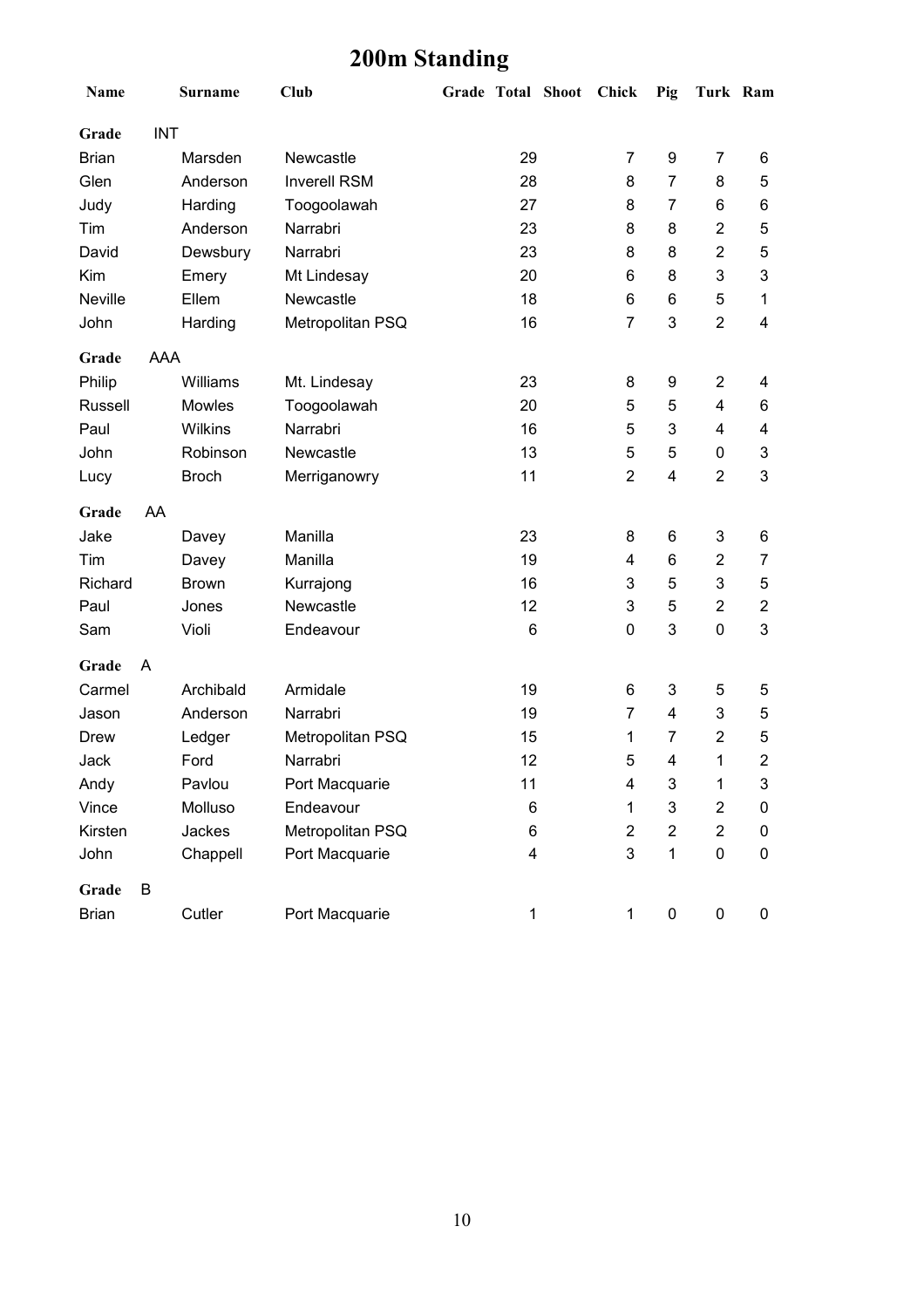#### **200m Unlimited**

| Name         | <b>Surname</b> | Club                | Grade Total Shoot |                | <b>Chick</b>     | Pig                     | Turk Ram                |                         |
|--------------|----------------|---------------------|-------------------|----------------|------------------|-------------------------|-------------------------|-------------------------|
| Grade        | <b>INT</b>     |                     |                   |                |                  |                         |                         |                         |
| Glen         | Anderson       | <b>Inverell RSM</b> |                   | 39             | 10               | $\boldsymbol{9}$        | 10                      | 10                      |
| Kim          | Emery          | Mt Lindesay         |                   | 34             | 10               | 10                      | 6                       | 8                       |
| Grade        | AAA            |                     |                   |                |                  |                         |                         |                         |
| Russell      | <b>Mowles</b>  | Toogoolawah         |                   | 36             | 10               | 10                      | 10                      | 6                       |
| Neville      | Ellem          | Newcastle           |                   | 35             | 10               | 10                      | 8                       | $\overline{7}$          |
| Tim          | Anderson       | Narrabri            |                   | 34             | 10               | 10                      | 6                       | 8                       |
| David        | Dewsbury       | Narrabri            |                   | 33             | 10               | 10                      | 5                       | 8                       |
| John         | Harding        | Metropolitan        |                   | 32             | $\boldsymbol{9}$ | 9                       | $\overline{7}$          | 7                       |
| Judy         | Harding        | Toogoolawah         |                   | 28             | 8                | 8                       | $\,6$                   | 6                       |
| Philip       | Williams       | Mt. Lindesay        |                   | 28             | 8                | 8                       | 8                       | $\overline{\mathbf{4}}$ |
| Kirsten      | Jackes         | Metropolitan        |                   | 22             | $\bf 8$          | 10                      | $\overline{2}$          | $\overline{2}$          |
| Grade        | AA             |                     |                   |                |                  |                         |                         |                         |
| Jason        | Anderson       | Narrabri            |                   | 31             | 10               | 10                      | 5                       | 6                       |
| Jack         | Ford           | Narrabri            |                   | 30             | 10               | $\overline{7}$          | 8                       | 5                       |
| Tim          | Davey          | Manilla             |                   | 29             | $\boldsymbol{9}$ | 8                       | 5                       | $\overline{7}$          |
| Richard      | <b>Brown</b>   | Kurrajong           |                   | 28             | 10               | 8                       | 6                       | 4                       |
| Jake         | Davey          | Manilla             |                   | 25             | $\boldsymbol{9}$ | $\overline{7}$          | $\,6$                   | 3                       |
| Drew         | Ledger         | Metropolitan        |                   | 24             | $\overline{7}$   | 8                       | $\overline{2}$          | $\overline{7}$          |
| <b>Brian</b> | Marsden        | Newcastle           |                   | 23             | 9                | $\overline{7}$          | $\overline{\mathbf{4}}$ | $\mathbf{3}$            |
| Paul         | Wilkins        | Narrabri            |                   | 21             | $\boldsymbol{9}$ | 5                       | 4                       | 3                       |
| John         | Robinson       | Newcastle           |                   | 20             | 8                | $\overline{7}$          | $\overline{2}$          | 3                       |
| Andy         | Pavlou         | Port Macquarie      |                   | 19             | $\overline{7}$   | 8                       | $\overline{2}$          | $\overline{2}$          |
| Lucy         | <b>Broch</b>   | Merriganowry        |                   | 17             | 5                | 8                       | 3                       | $\mathbf{1}$            |
| Grade        | A              |                     |                   |                |                  |                         |                         |                         |
| Paul         | Jones          | Newcastle           |                   | 16             | 8                | $\overline{\mathbf{4}}$ | $\overline{2}$          | $\overline{2}$          |
| Grade        | В              |                     |                   |                |                  |                         |                         |                         |
| Carmel       | Archibald      | Armidale            |                   | 12             | 5                | 3                       | $\overline{2}$          | $\overline{2}$          |
| <b>Brian</b> | Cutler         | Port Macquarie      |                   | 10             | 3                | 5                       | 1                       | $\mathbf 1$             |
| John         | Chappell       | Port Macquarie      |                   | $\overline{7}$ | $\overline{2}$   | $\overline{2}$          | 1                       | $\overline{2}$          |